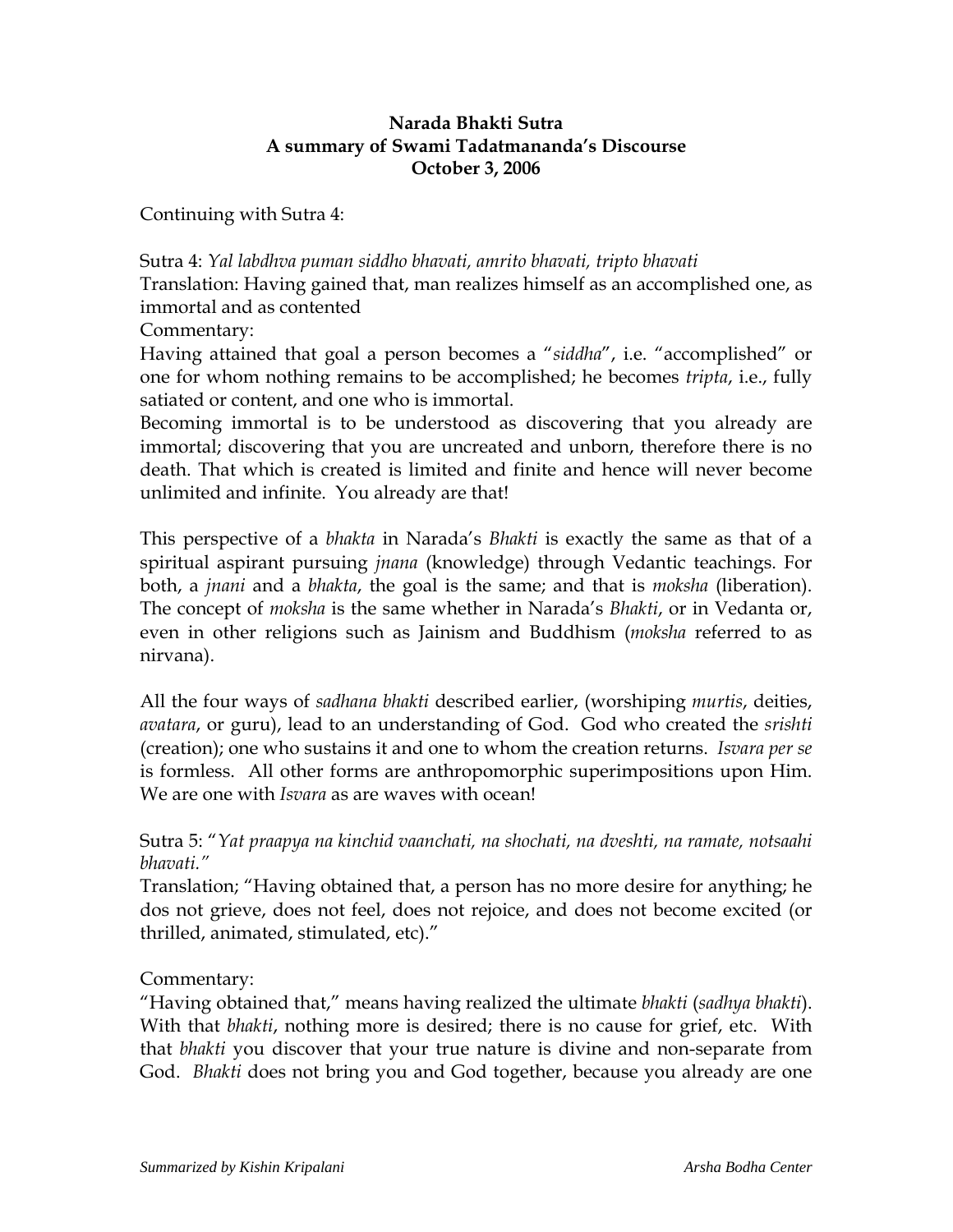and the same. Anything that is brought together or put together will fall apart because it is made of separate parts.

In *sadhya bhakti,* we discover the presence of God. God is already present in our experience here and now, but somehow He is hidden. He is hidden because we don't recognize Him. Swamiji nicely illustrated this point by relating a true story of a young American who was traveling on a plane going to Rishikesh in India. He began to excitedly speak to the passenger sitting next to him about meeting a great spiritual Swami, named Swami Dayananda. As it turns out, the passenger he was talking to indeed was Swami Dayananda himself! The young man had the experience of seeing Swami Dayananada right next to him but he the reality was hidden from him because of non-recognition of the truth. Our experience of God is also like that! We see God everywhere but we don't recognize Him. Swamiji's own experience that he narrated last week also shows how one can miss seeing what is obvious: when he went to the peak of the mountain Kedarnatha to have a *darshan* of the Lord, he was suddenly struck with the realization that the whole mountain that he climbed up, which was all along in his vision, was indeed the Shiva Lingam, showing that the Lord was everywhere! The point is that you don't need any special "experience" to see God. With the recognition that all is God, you become vast like ocean; no matter how much water is pouring into or going out of the ocean, the ocean remains full. Then nothing can be taken away from you.

## Sutra 6

## *Yat jnyaatva mato bhavati, stabdho bhavati, atmaaramo bhavati*

Translation*:* Having known that, man becomes intoxicated, he becomes fascinated, and he revels in the bliss of the Self.

Commentary: "Having known that" implies having discovered God within you. Mere knowledge of someone by itself does not bring you close to that some one. But, over a period of time, by knowing that person more and more, there develops a relationship that gradually intensifies and leads to intimacy. For example, when you know some one only by name, there is no relationship. But imagine this scenario: if you find out more and more about that person, and hear good things about him and then you meet him and like him, and become friends; then, over a period of several years, a close and intimate bond can develop between two people. Another example to illustrate the same point is that of an arranged marriage where the spouses did not even see each other before the marriage! It's a particularly challenging situation. But as the spouses get to know each other better, the bond between the two grows deeper and stronger. Our relationship with God also grows the same way. First we know Him by name, e.g., *bhagavan* and we imagine him to be the God of the cosmos. Then